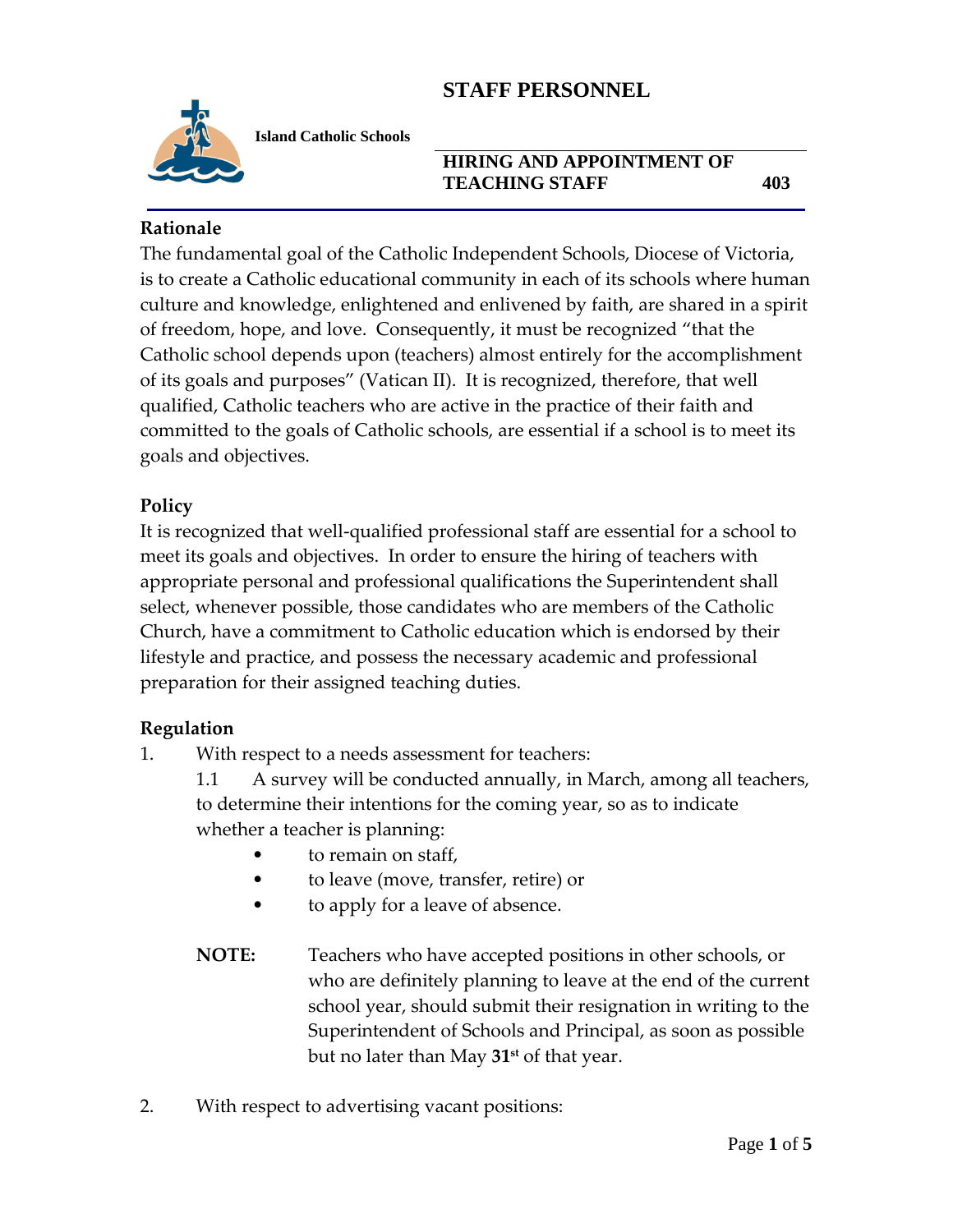

**Island Catholic Schools** 

#### **HIRING AND APPOINTMENT OF TEACHING STAFF 403**

- 2.1 All vacancies will be clearly posted internally in all schools under the jurisdiction of the CISDV as per the Collective Agreement.
- 2.2 Advertisements for specific positions may be placed in local, provincial, or national newspapers if necessary.
- 3. With respect to hiring professional staff:
	- 3.1 Applications received will be:
		- received by the Office of the Superintendent,
		- screened for completeness whenever possible. If the application has not been screened by the Superintendent's office, the screening must be completed by the Principal.
	- 3.2 Principals of schools will, in consultation with the Superintendent, select candidates for interview from the approved list of applicants.
	- 3.3 Interviews will be conducted by a selection committee comprised of the school Principal, parish priest or representative, a member of the Local School Council and may include a teacher representative of the teaching staff.
- 4. With respect to transfers/mutual exchange: (See policy #420)
	- 4.1 Current staff members may indicate their preference for transfer to another school, mutual exchange or a leave within the jurisdiction of the CISDV by March  $15<sup>th</sup>$  of the current school year.
	- 4.2 Staff requests for transfer and exchange, must be submitted in writing to the Superintendent of Schools, using the appropriate CISDV form.
- 5. With respect to professional qualifications:
	- The applicant must possess a valid teaching certificate in accordance with the regulations of the Ministry of Education and the BC Teacher Regulation Branch and have competency at the level and in the area of teaching for which he/she is being considered.
	- Current membership in the BC Teacher Regulation Branch is a condition of employment.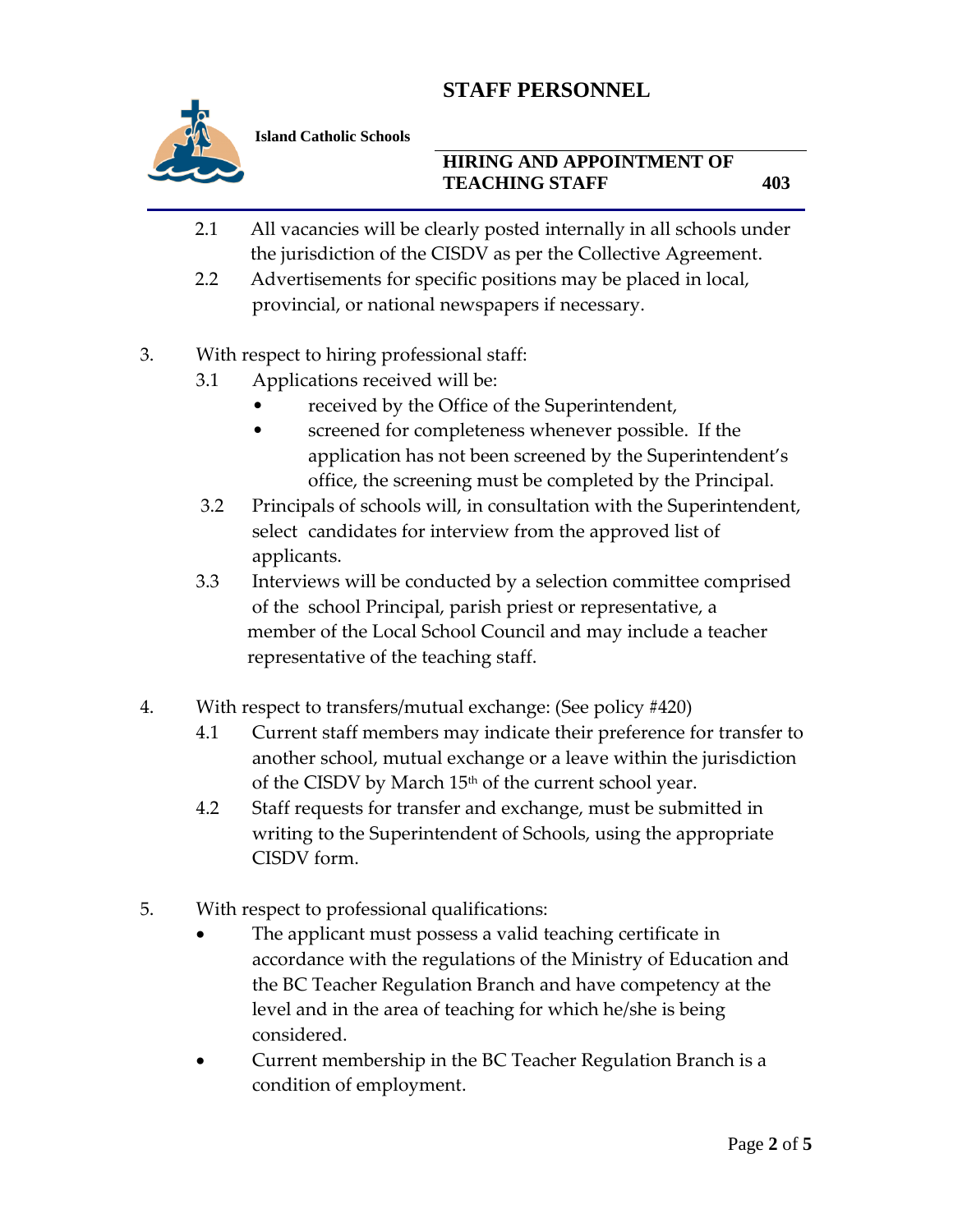

**Island Catholic Schools** 

#### **HIRING AND APPOINTMENT OF TEACHING STAFF 403**

- 6. With respect to character and religious training: The applicants should:
	- o be a baptized Catholic
	- o display exemplary character and a faithful fulfillment of religious practice common to all members of the Catholic faith, display a willingness to teach the religious program, as approved by the Bishop of Victoria,
	- o have completed a program of religious education acceptable to the diocesan authority, or agree to complete the requirements of the diocesan faith formation program for teachers within the first two years of employment,
	- o be willing to take the necessary steps to upgrade or maintain a level of religious knowledge and understanding appropriate to a teacher in a Catholic school and
	- o be willing to provide opportunities in teaching at all levels for the inclusion of gospel values.

(see Section 11 with reference to applicants of other faith denominations)

**7.** With respect to health:

The applicant must:

- be in good health, sufficient to perform his/her duties as required
- be prepared to provide a copy of a recent medical examination, if requested.
- 8. With respect to interview considerations: The following factors should be taken into consideration in interviewing applicants for teaching positions:
	- the applicant is a practicing Catholic, i.e. baptized and an active member of a Catholic parish community,
	- suitability of the applicant for the position with respect to:
		- o grade level,
		- o subject specialization and
		- o present and future needs of the school,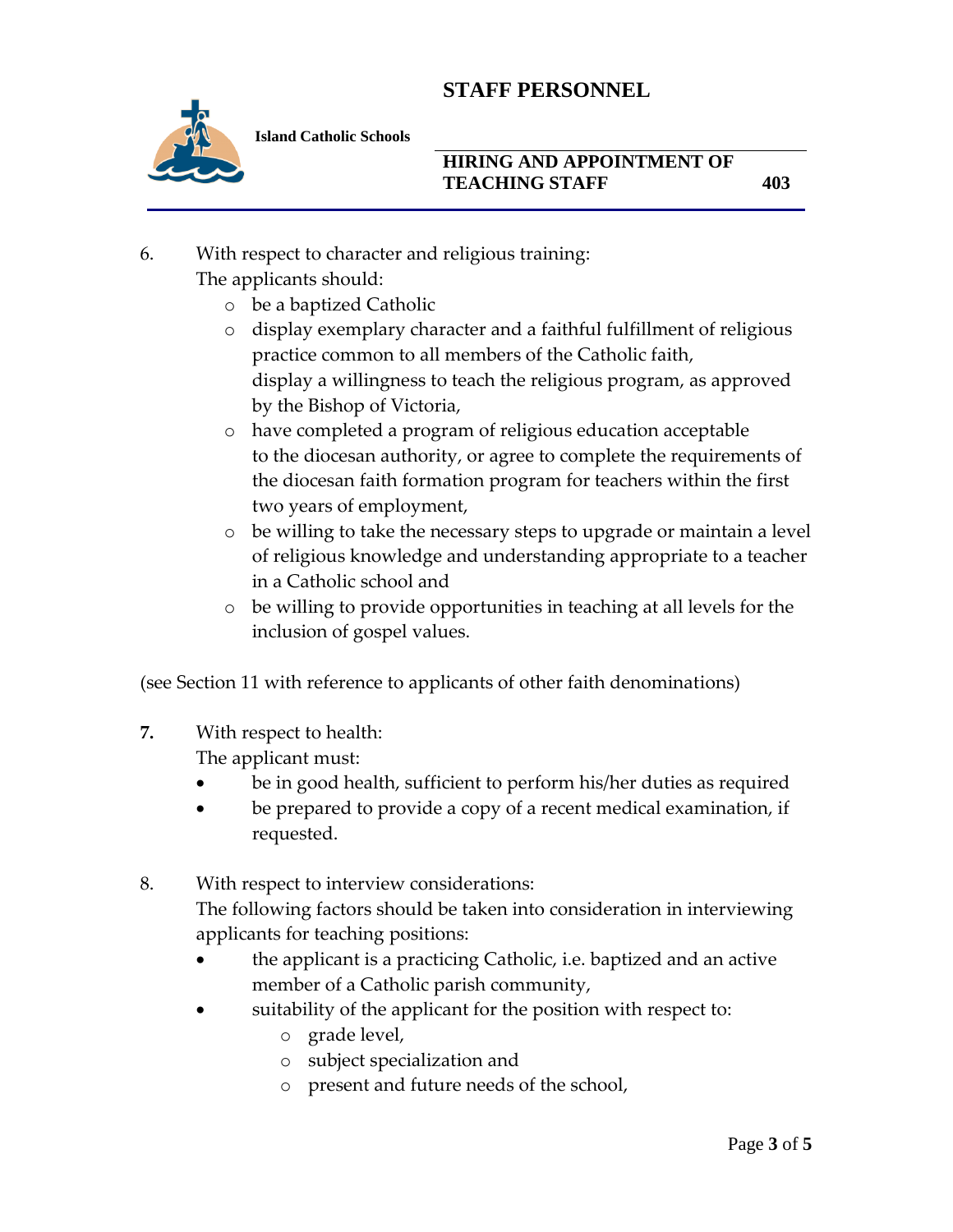

**Island Catholic Schools** 

### **HIRING AND APPOINTMENT OF TEACHING STAFF 403**

- o training, experience, and academic background,
- o ability to manage students,
- voice, fluency, correct usage and enunciation of language,
- suitability of the applicant to fit into:
	- o the general pattern of the school and the school system,
	- o the school and school system's objectives and philosophy
	- o relationship with students and staff,
- References received from the applicant's: Superintendent, Principal and one other reference from a person able to attest to the applicant's professional and/or personal qualities,
- references from a supervisor or teacher supervisor, accompanied by copies of practicum reports, for teachers new to the profession and
- recommendation from the applicant's parish priest and/or another priest or religious person able to provide information on the candidate's recent faith practice.
- 10. With respect to an appointment to a position:
	- 10.1 The principal will forward to the Superintendent the name of the teacher recommended for hiring. The Superintendent or designate will contact the successful applicant and offer them the position.
	- 10.2 A contract will be created by the CISDV Central Office.
	- 10.3 Unsuccessful interviewees will be notified as soon as possible after the hiring has been completed.
- 11. Applicants of Other Faith Denominations

Every effort must be made to employ Catholic teachers. Experience has found that on occasions it is necessary to employ teachers who are not of the Catholic faith. Local School Councils, must, in such instances, respect the freedom of conscience of a teacher who is not an adherent of the Catholic faith and who has so advised the Council before acceptance of employment. It is important that the successful applicant be willing to support and/or teach the students in learning about the teachings and practices of the Catholic faith.

Before an offer of employment can be made approval is required from